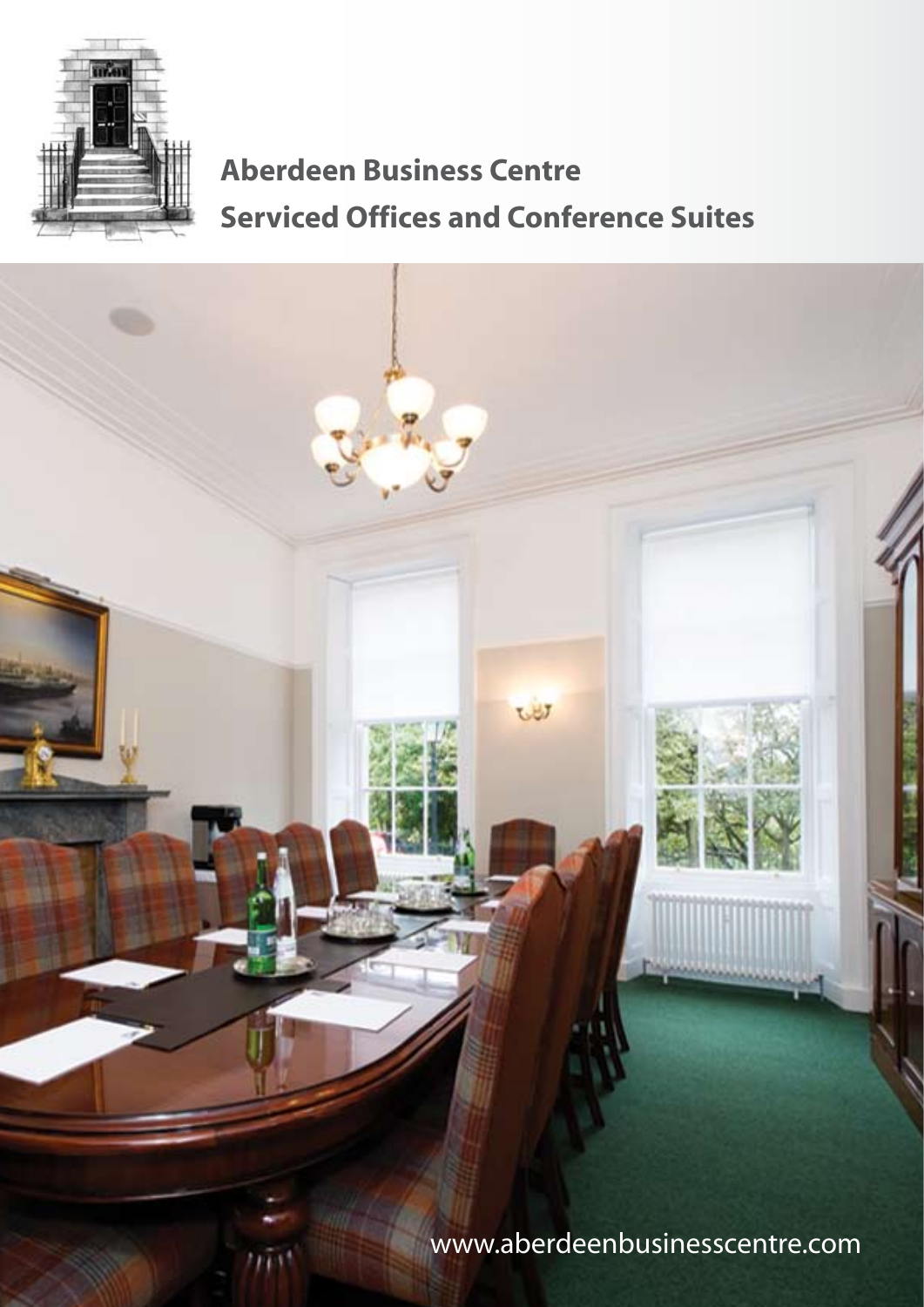## Serviced Office Suites

The serviced office suites at Aberdeen Business Centre are decorated and furnished to a high standard. Offices can be configured and furnished to meet the client's requirements.

We offer fully flexible rental periods to suit our clients. The monthly fee for serviced offices includes:

- Office rental Use of dedicated fibre internet connection (initial set up fee applies)
- $\bullet$  Wi-Fi throughout the building  $\bullet$  Telephone rental (not including telephone calls)  $\bullet$  Business rates
- Gas Electricity Water rates Cleaning services Building Maintenance Reception Services
- Security, including CCTV Access to your suite available 24 hours a day/7 days a week

Our conference facilities are available at a reduced rate for residents and virtual clients.

Private car parking is available.



# Virtual Office Packages

We can offer you a virtual office address for a fraction of the price of a traditional office. This is perfect for home workers, start-up businesses or anyone else who wants to have a presence in the heart of Aberdeen's business district.

We can offer a mail forwarding service to anywhere in the world and you can also have your own dedicated phone number which will be answered by our professional receptionists who will take messages for you.

Our in house business support team offer a secretarial and administration service on a pay as you go basis for residents, virtual clients and conference delegates.

## Hot Desk Services

Whether you require an Office to work in for an hour, a day, a week or more often, we can provide a Hot Desk to suit your needs.



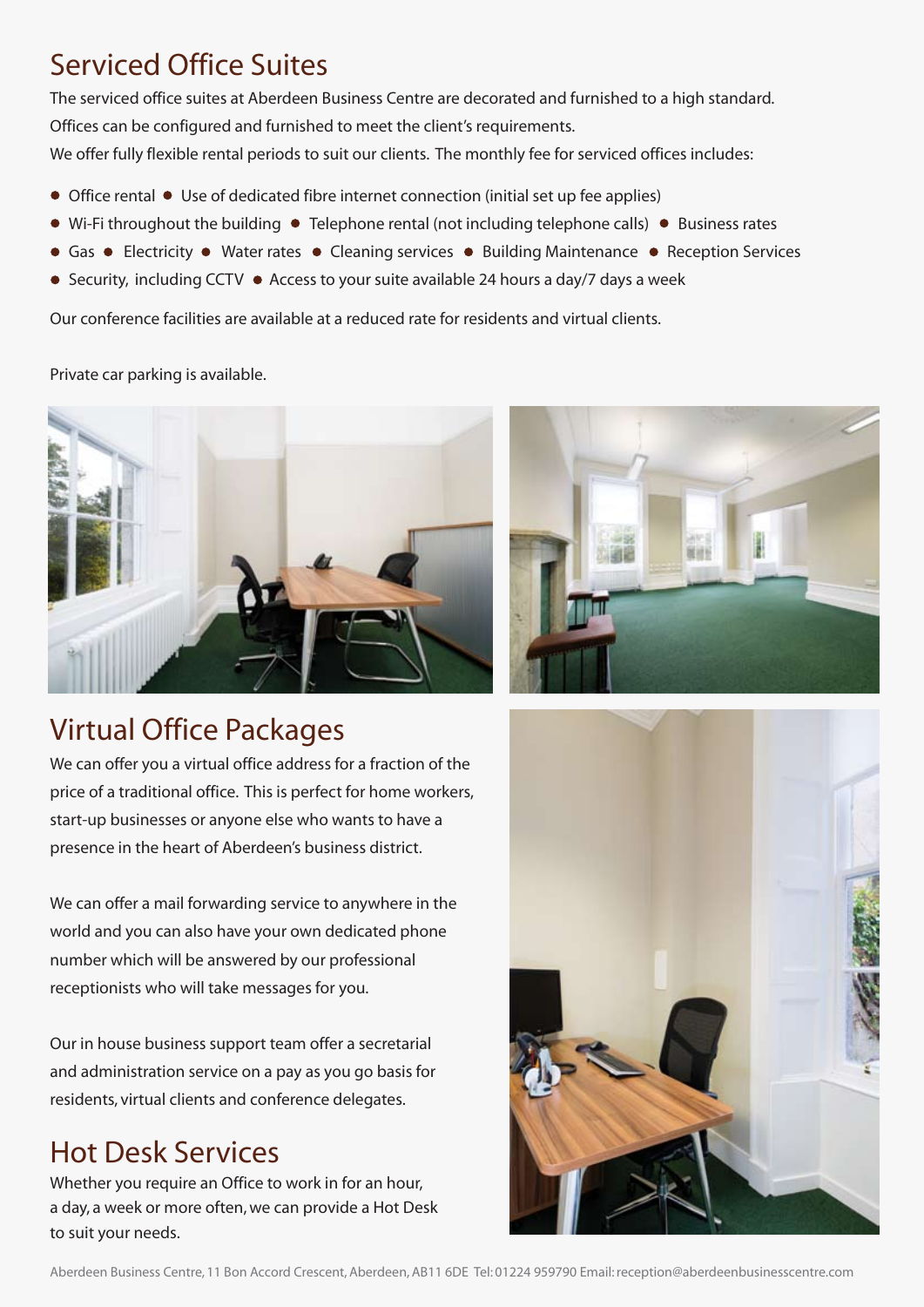



## Conference Facilities

We have four Conference suites of varying sizes all offering the highest level of comfort and style. We have a Barco wireless presentation system available which allows any meeting participant to share content on the meeting room screen.

We also have interactive whiteboards available.Your guests will be greeted by our friendly receptionist and our business support team will ensure all your business needs are met. Catering is available.

## Video Conferencing

Video conferencing is available in our conference suites and allows you to have a face to face meeting with your clients and colleagues around the world without the need to travel.

# Café Style Area

We have a large café style area in the building for residents use. This area is designed to inspire a sense of community, a place to relax, meet and network with the other residents. Complimentary tea and coffee is available in this area. We also have kitchen facilities on the top floors of the building.